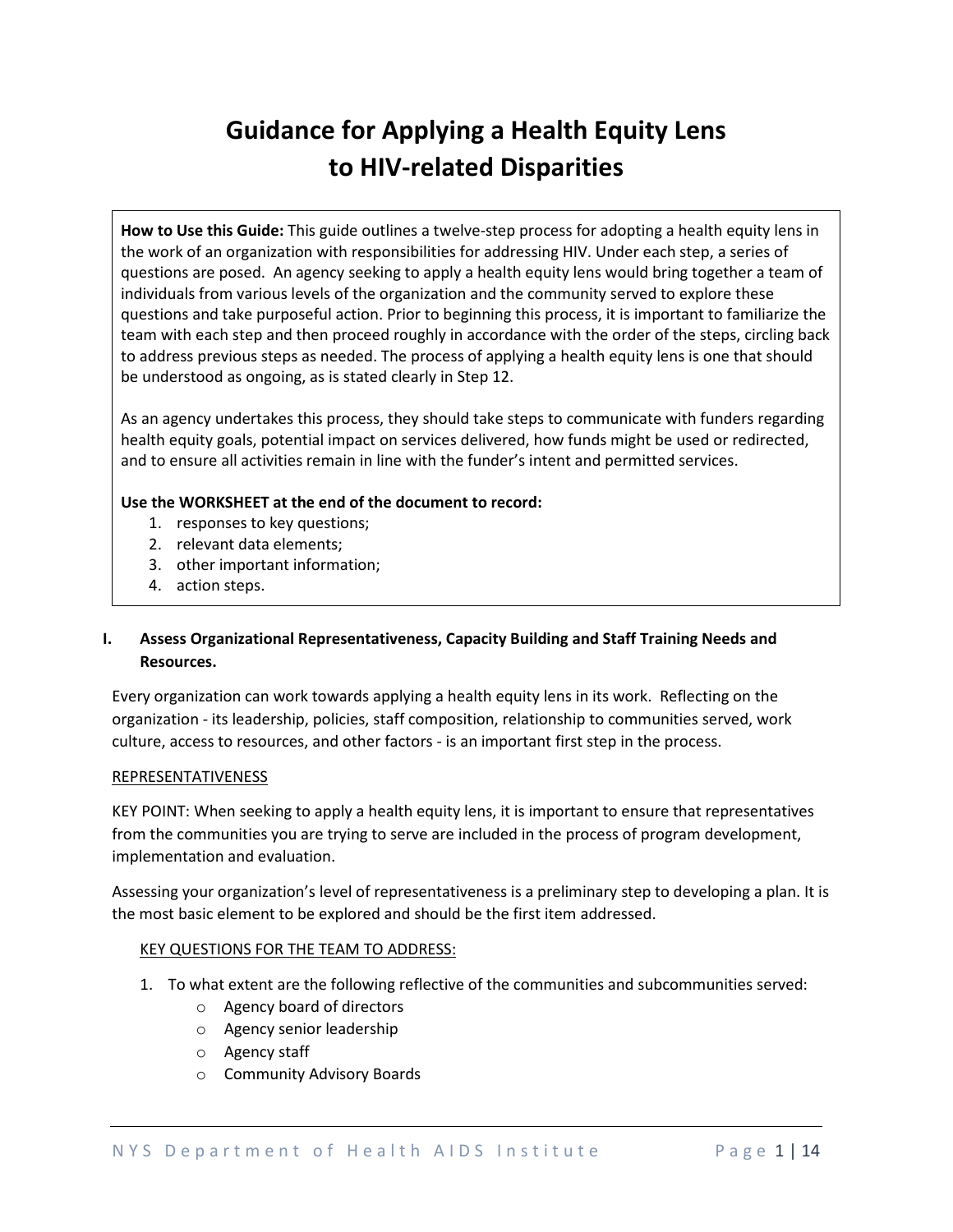- 2. What steps have, or could be taken, to increase representativeness of the board, leaders, staff and CABs?
- 3. To what extent does representativeness reach into all subpopulations, for example young, Black gay men of color, trans women, trans women of color, etc.
- 4. What steps can you take to ensure that people who are representative of communities and subcommunities served have an opportunity to participate in health equity program planning, implementation and evaluation?
- 5. To what extent has the agency reached out to community leaders/ members of the communities they serve?
- 6. To what extent has your agency taken steps to become an anti-racist organization? Resources:
	- o [Becoming an Antiracist Organization](https://cdn.ymaws.com/www.naswnyc.org/resource/resmgr/currents/2020/MPG_Full_Article_-_Summer202.pdf)
	- o [What You Can Do to Create an Anti-Racist Organization -](https://www.hbs.edu/recruiting/insights-and-advice/blog/post/what-you-can-do-to-create-an-anti-racist-organization) Recruiting Harvard Business [School \(hbs.edu\)](https://www.hbs.edu/recruiting/insights-and-advice/blog/post/what-you-can-do-to-create-an-anti-racist-organization)
- 7. To what extent are there agency policies that might hamper the agency's ability to engage in health equity work?

# CAPACITY BUILDING AND TRAINING:

As your agency begins work applying a health equity lens, it is important to gather resources, trainings and other sources of information about health equity in order to establish a clear understanding of the issues and a common language for moving forward.

Some important resources include:

- [Health Equity Resource List](https://www.health.ny.gov/diseases/aids/ending_the_epidemic/docs/health_equity.pdf)
- [Health Equity Competencies for Health Care Providers](https://www.health.ny.gov/diseases/aids/ending_the_epidemic/docs/health_equity_providers.pdf)
- [Health Care Organization Considerations for Health Equity](https://www.health.ny.gov/diseases/aids/ending_the_epidemic/docs/organization_considerations.pdf)
- [Health Equity 101 Training](https://www.hivtrainingny.org/User/ConfirmCourse/3644)
- Training on Population-Specific Evidence Based Interventions:
	- o [www.hivtrainingny.org;](http://www.hivtrainingny.org/)<https://www.cdc.gov/hiv/effective-interventions/index.html>
- Access to funds (for training, consultants, community engagement) to support this organizational change work

# **KEY POINT:**

# **An important element of this process is normalizing discussion about health equity within the organization and between the organization and the community.**

- 1. What steps can the agency take to ensure the agency board, leadership, and staff are trained in the areas of health equity, cultural competency, anti-racism and providing affirming services specific to the populations served?
- 2. Do staff have opportunities to provide input into the types of training they feel they need?
- 3. Does training provide staff with an opportunity for values clarification in a supportive manner?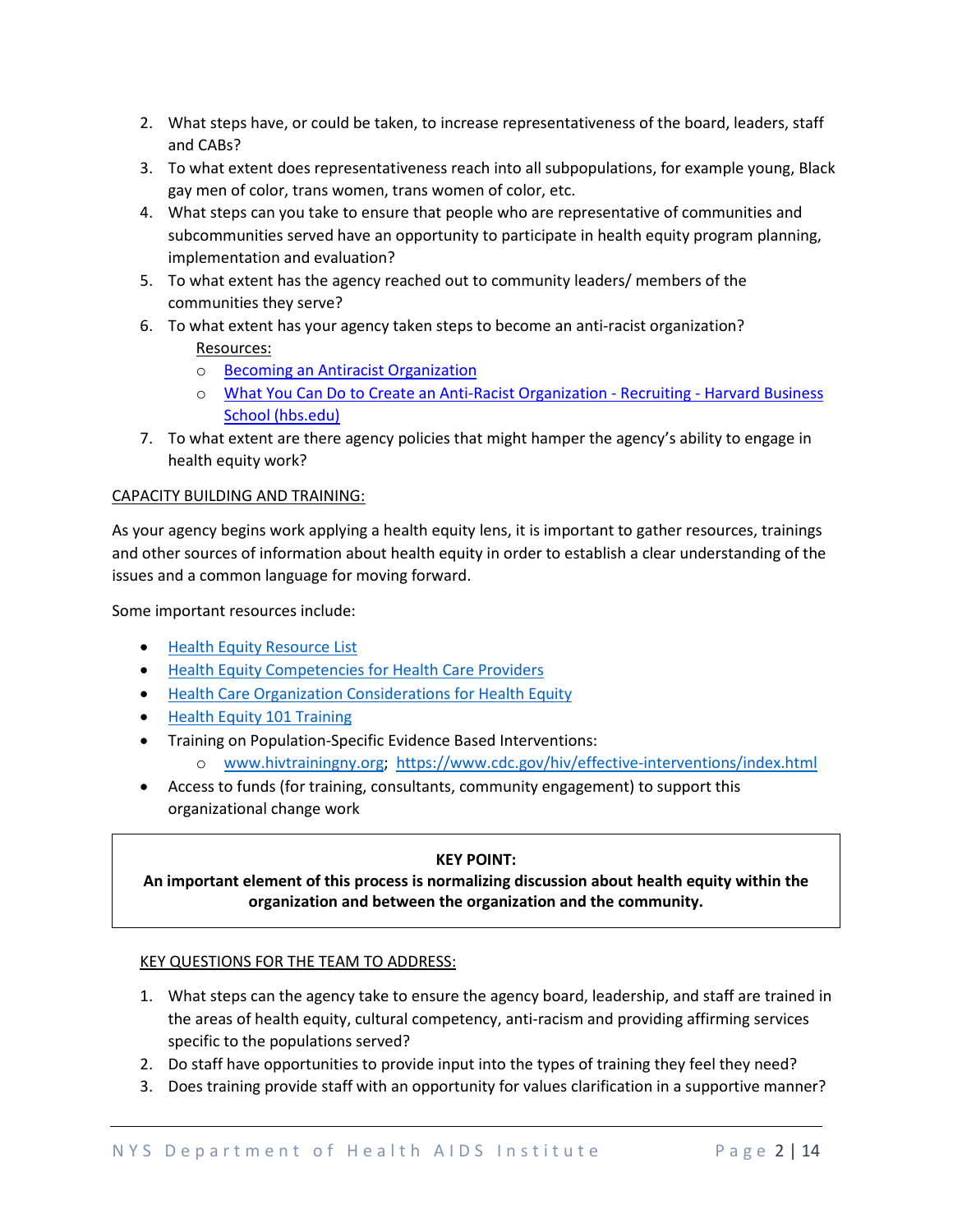- 4. To what extent do you provide training to all levels of staff at the agency; including reception, security, etc.
- 5. What efforts are made to ensure implementation and supervision of what is learned in training?
- 6. To what extent do you evaluate the impact of the training?

# **II. Become familiar with Community-Wide and Agency-Specific Data related to Health Equity.**

### **Community-wide data related to your work.**

The New York State [Ending the Epidemic \(ETE\)](https://etedashboardny.org/) Dashboard includes the latest data related to ETE metrics. Assessing disparities in health requires a meaningful review of data by race, ethnicity and other factors. Metrics for which there is data available by race and ethnicity include:

- 1. New HIV Diagnoses
- 2. New HIV Diagnoses Among PWID
- 3. Concurrent AIDS Diagnosis
- 4. Linkage to Care withing 30 days of diagnosis
- 5. Receiving HIV medical care
- 6. Viral Suppression diagnosed with HIV within 3 months of diagnosis
- 7. Viral suppression living with diagnosed HIV
- 8. Viral suppression living with diagnosed HIV and receiving HIV medical care
- 9. Sustained viral load suppression
- 10. Newly diagnosed with HIV who progress to AIDS within 2 years
- 11. HIV-related deaths
- 12. PrEP utilization
- 13. PrEP utilization for Medicaid recipients

Remember that a person's neighborhood and zip code are very predictive with regards to health outcomes and health equity. Explore the data at the level of availability that is closest to your agency's specific service delivery area. In many cases, you can access data at the Ryan White region level or county level.

Other important sources of information/ data:

• Medicaid Data; Opioid Overdose Data; HCV surveillance system; STI surveillance Data; BRFSS; County Health Ranking[; Prevention Agenda Tracking](https://www.health.ny.gov/prevention/prevention_agenda/2013-2017/indicators/2013/indicator_map.htm) Indicators (ny.gov)

# **KEY STEP: Examine agency-level data to identify disparities related to ETE metrics.**

A critical step in applying a health equity lens is to carefully examine health outcomes for the clients you are serving. This will involve reviewing data from AIDS Institute Data Application (AIDA) and possibly other agency-specific data sources. Examine the data to define where health disparities exist. Prepare graphs or tables that highlight the data in a way that will be easy for staff and community members to understand.

Be sure to reflect on the extent to which certain communities, zip codes and neighborhoods might require specific focus and allocation of additional resources for health equity efforts.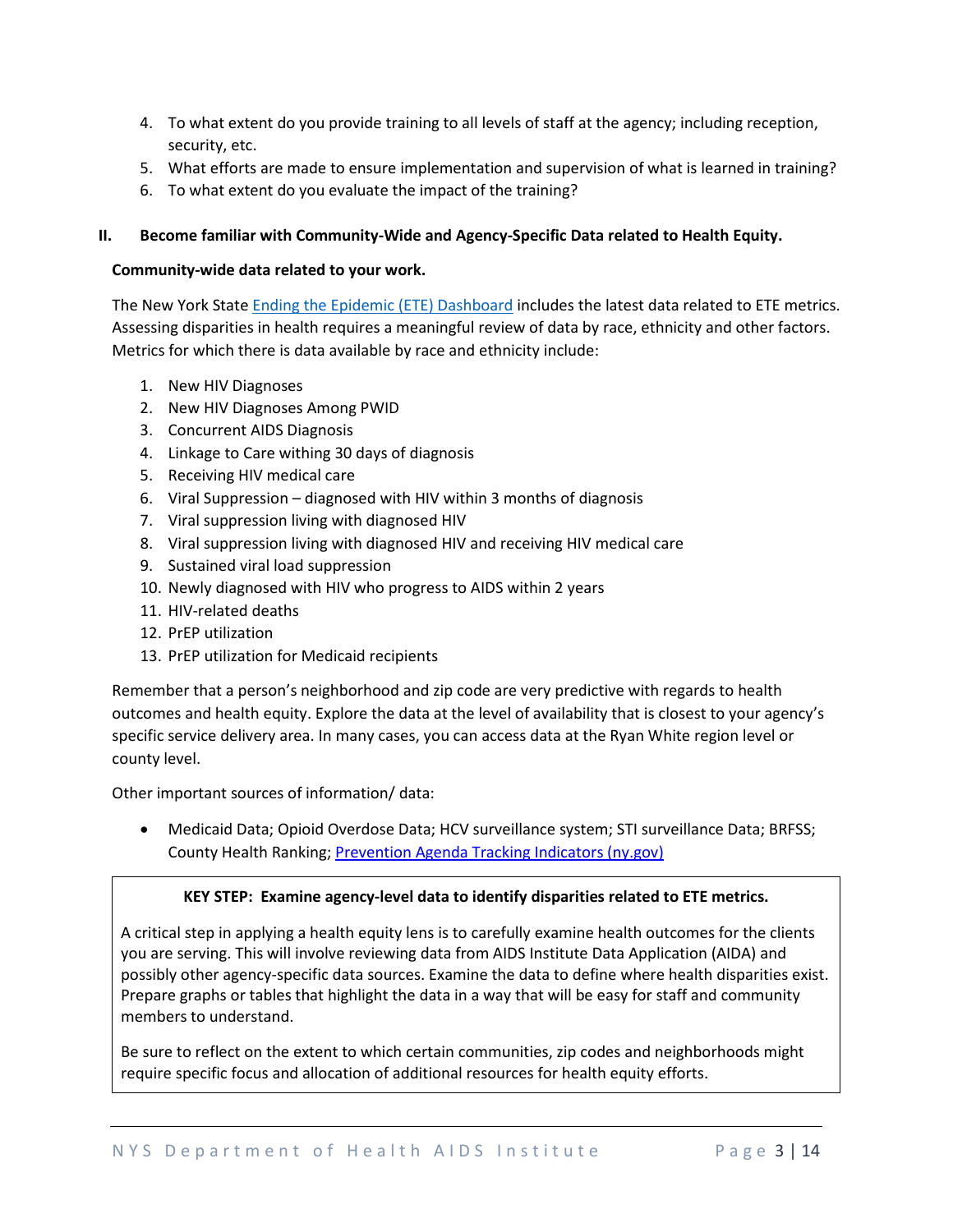# **III. Establish an inclusive process to identify health equity priorities that your agency will seek to address, based on the data.**

#### KEY QUESTIONS FOR THE TEAM TO ADDRESS:

#### About the Process:

- Who will participate in the process of priority setting?
- As outlined in Step 1, how will you ensure representativeness related to all levels of your organization?
	- o Agency board of directors
	- o Agency senior leadership
	- o Agency staff
	- o Community Advisory Boards
- How can you ensure participation of the communities served in the decision-making process?
- As priorities are selected, how can the agency identify specific data collection sources and processes to monitor the impact of health equity work on specific measures selected?

#### About the Data:

- Where do agency and community-level data indicate disparities?
- Which disparities are most significant in terms of health of the individual and community?
- For the disparities identified, are there certain items that are central to your agency's mission and services that should be prioritized?
- Which disparities do you think you would best be able to impact?
- To what extent will you be able to access ongoing real time data to monitor the impact of your health equity work related to the data elements under consideration?

# **IV. Explore the reasons for the identified disparities.**

- What are the larger structural factors that are behind the disparity that is being focused upon?
- Is the disparity, in fact, an inequity (unfair, avoidable, and unjust)?
- Is there information from the professional literature that can help answer questions about the reasons for the disparity or inequity?
- How do social determinants of health play a role in creating or mitigating against the disparity or inequity?
- How will you engage and educate consumers, community leaders and staff in understanding why the disparity exists and what can be done about it?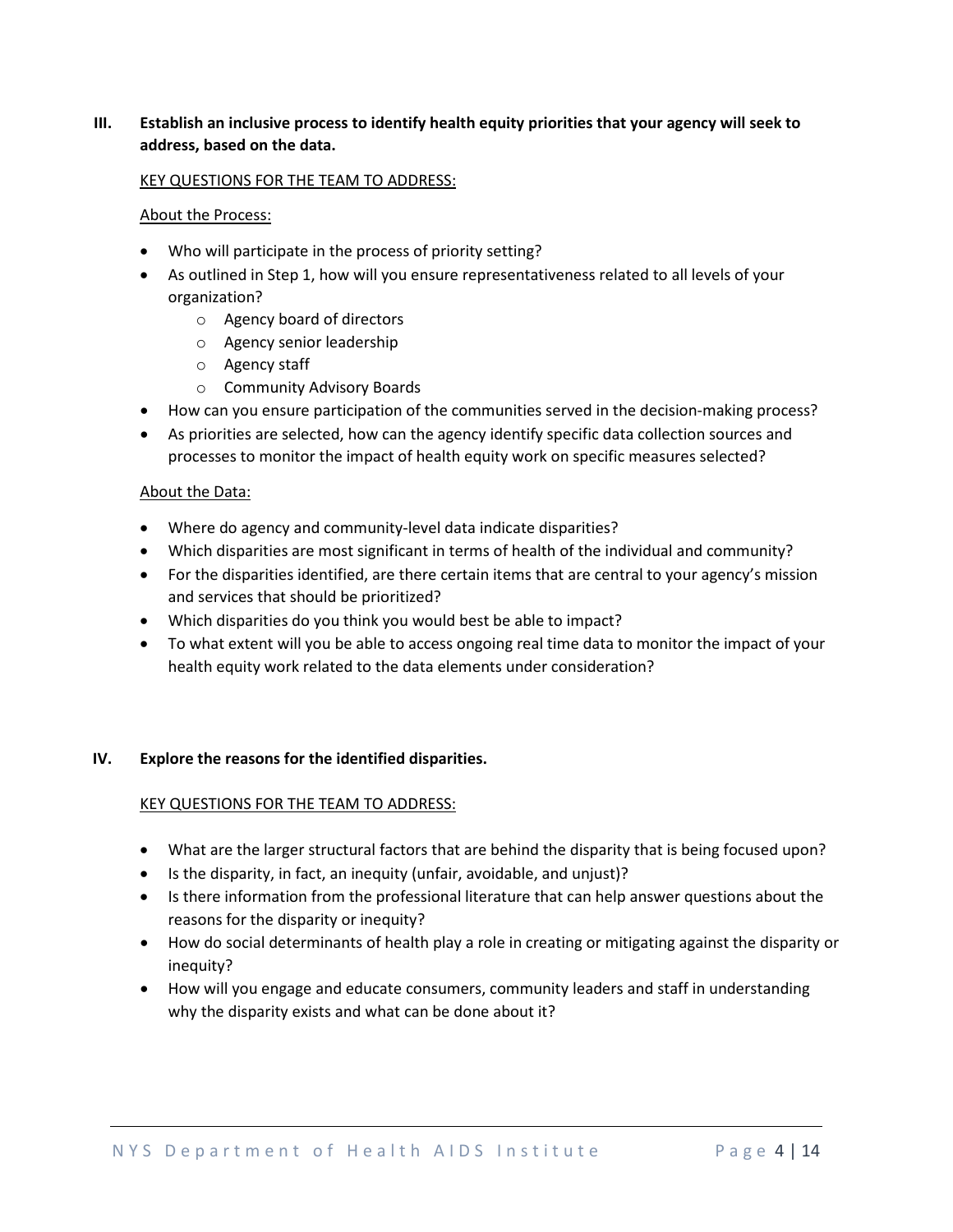# **V. Take steps to develop or enhance partnerships to address community-level and client level unmet Social Determinants of Health (SDOH) needs.**

Engage in a process to assess the extent to which your agency has the capacity to meet the SDOH needs of clients, with a focus on assessing partnerships your organization has with other public and non-profit agencies to meet SDOH needs, including those related to each of the following domains:

| <b>SDOH</b>        | <b>Existing Partnerships</b> | <b>Potential New Partners</b> |
|--------------------|------------------------------|-------------------------------|
| Safe Housing       |                              |                               |
| Income/            |                              |                               |
| Employment         |                              |                               |
| Nutrition          |                              |                               |
| Transportation     |                              |                               |
| <b>Health Care</b> |                              |                               |
| Education          |                              |                               |
| Social Support     |                              |                               |
| Personal Safety    |                              |                               |
| Stigma and         |                              |                               |
| discrimination     |                              |                               |
| Racism             |                              |                               |

#### KEY QUESTIONS FOR THE TEAM TO ADDRESS:

- What partnerships do your agency currently have?
- Do the existing partnerships help you to address the SDOH needs that have been identified during screening and/or treatment?
- If not, where are the gaps?
- What do you need to do to identify the non-traditional partners that may be needed to adequately address the gaps?

# **VI. Assessing client needs related to SDOH.**

#### IMPORTANT RESOURCE:

Several different very good standardized SDOH screening tools are available, including:

- [PRAPARE](https://www.nachc.org/research-and-data/prapare/about-the-prapare-assessment-tool/) Protocol for Responding to and Assessing Patients' Assets, Risks, and Experiences (PRAPARE)
- [Accountable Health Communities Health Related Social Needs Screening Tool](https://innovation.cms.gov/innovation-models/ahcm)
- AIDS Institute SDOH Screening Tool (integrated into AIRS, the AIDS Institute Data Application)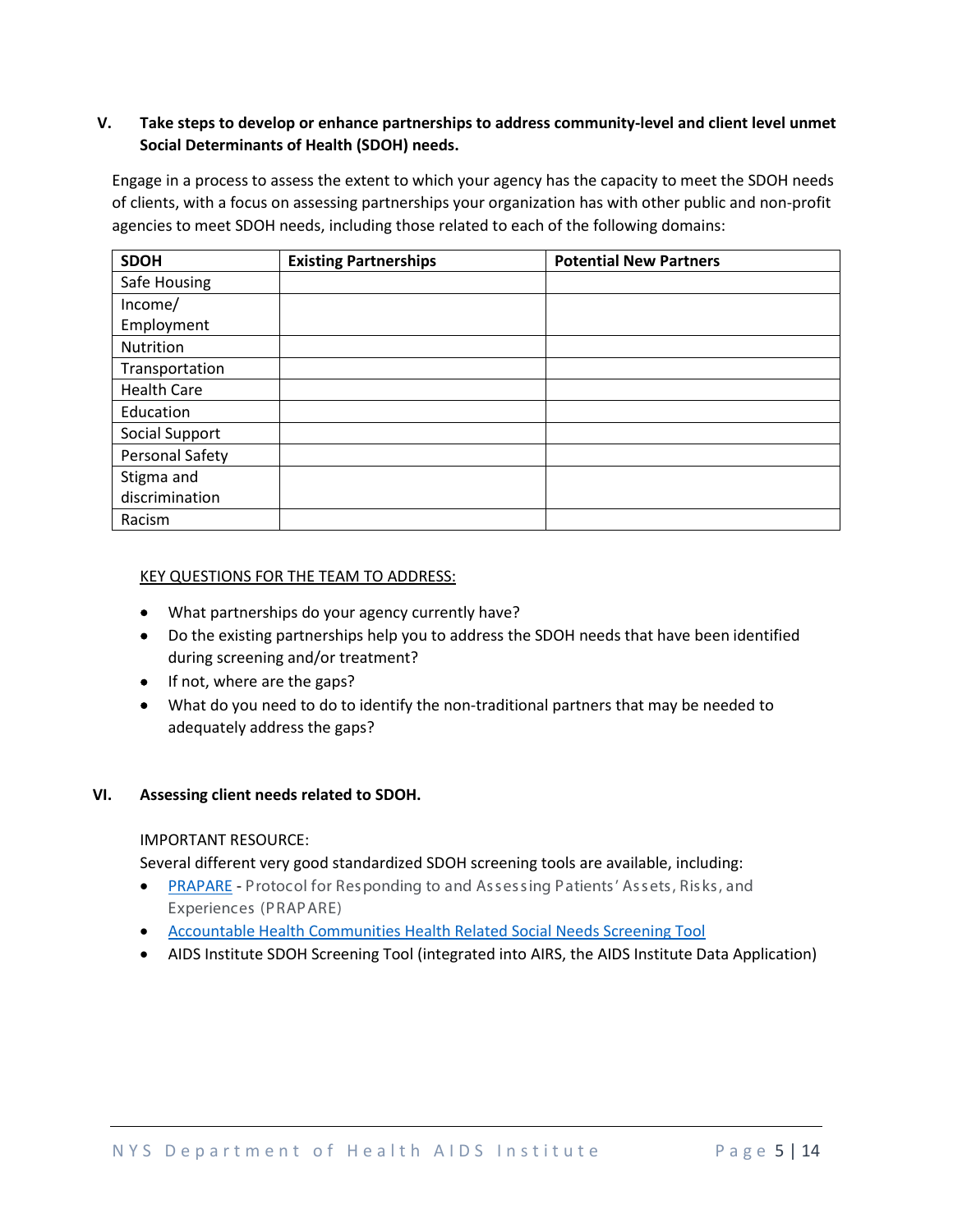### KEY QUESTIONS FOR THE TEAM TO ADDRESS:

- Does the program screen for SDOH? If so, what tool is used?
- How often does screening take place?
- Is there a method to close the loop with regards to meeting client SDOH needs?
- Does the agency monitor agency-wide data to identify trends and unique community needs regarding unmet SDOH?
- What steps would be needed to initiate and make this screening routine?
- Does the agency have the capacity to integrate the screening in EHR or other accessible data system?
- What steps can be taken to ensure that all staff in the "need to know circle" have access to results of the screening in order to best meet client needs?

# **VII. Take steps to evaluate the extent to which your service delivery model is effective for reaching communities of color.**

- To what extent does the agency environment (buildings, artwork, etc.) reflect communities of color served?
- Are there elements related to accessing services that present barriers to community members?
- What are the assumptions built into your service delivery model and how do these assumptions line up with, or conflict with, community assumptions or perceptions of the agency?
- What steps can be taken to ensure staff diversity such that clients will "see themselves" in the providers offering services?
- How can agency services be provided in a manner that is more accessible to communities of color, for example, days and times of services?
- To what extent is the organizational culture reflective of community values?
- To what extent does the agency create a safe, stigma-free and affirming place for clients served?
- How can the agency use consumer and community surveys, stakeholder interviews and focus groups to explore how to fine-tune its service delivery model to better serve communities of color?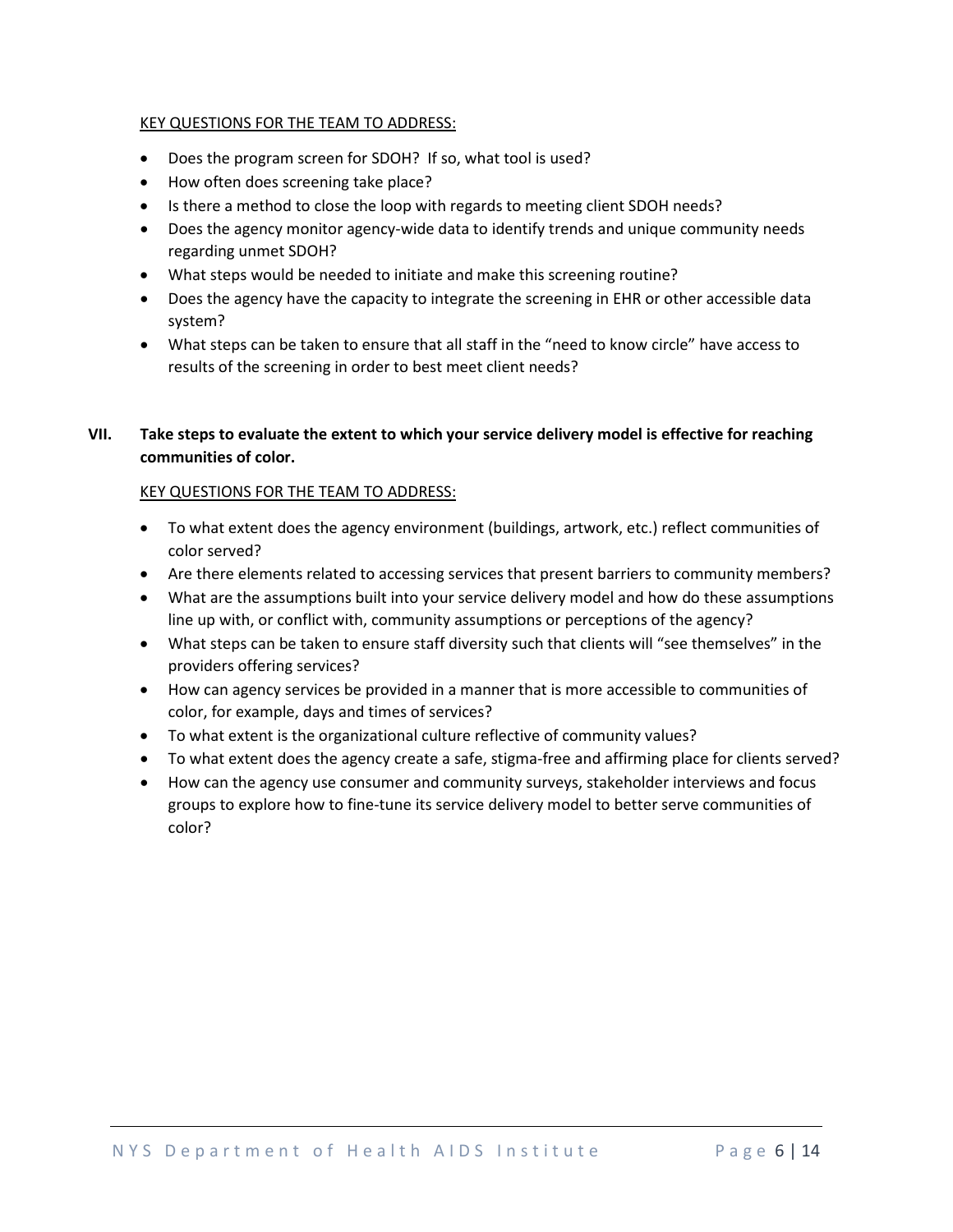# **Developing a Specific Plan to Promote Health Equity**

# **VIII. Setting Specific, Measurable, Achievable, Relevant, Time-bound (SMART) Goals and Objectives**

Key Points:

- The team should set specific, data-driven goal(s) with SMART objectives.
	- o [Resources for SMART Goals and Objectives](https://www.cdc.gov/phcommunities/resourcekit/evaluate/smart_objectives.html)
- It is important to establish goals and objectives that are both reasonable to accomplish and would represent a significant advancement in health or prevention outcomes.
- Set a time interval that allows enough time to make a difference but also includes a reasonable endpoint for evaluation in order to provide timely feedback on effectiveness of the efforts.
- For transparency and buy-in, the goal should be shared with agency staff and the community.
- Data tracking systems should be in place to monitor both process and outcome data related to the goal and objectives.

**CRITICAL POINT:** Agencies should take steps to communicate with funders regarding health equity goals as they are developed, including potential impact on services delivered, how funds might be used or redirected, and to ensure all activities remain in line with the funder's intent and permitted scope of services.

# **IX. Explore Innovative Service Delivery Models**

Once clear goal(s) and objectives are established, it is essential to explore how to modify agency operations in a manner that will result in the desired outcomes.

- How can agency operations and services be revised to achieve the health equity goals and objectives?
- What was learned in steps 1-8 that should inform the agency service delivery model?
- What health equity policies and practices should be adopted or updated?
- What are the elements of organizational transformation that are needed?
- To what extent is there a need for change in agency staffing patterns to more effectively promote health equity?
	- o increased reliance on peer workers
	- o change in staff job descriptions or workload
	- o change in staff qualifications
	- o enhanced supervision
	- o changing some other aspect of staffing/ human resources
- How can the agency develop a training plan as well as staff supervision practices to ensure that staff are prepared to implement all innovations to be adopted?
- How will the program address efforts to screen for and meet client SDOH needs?
- Are there opportunities to explore utilizing innovative partnerships to achieve the goal?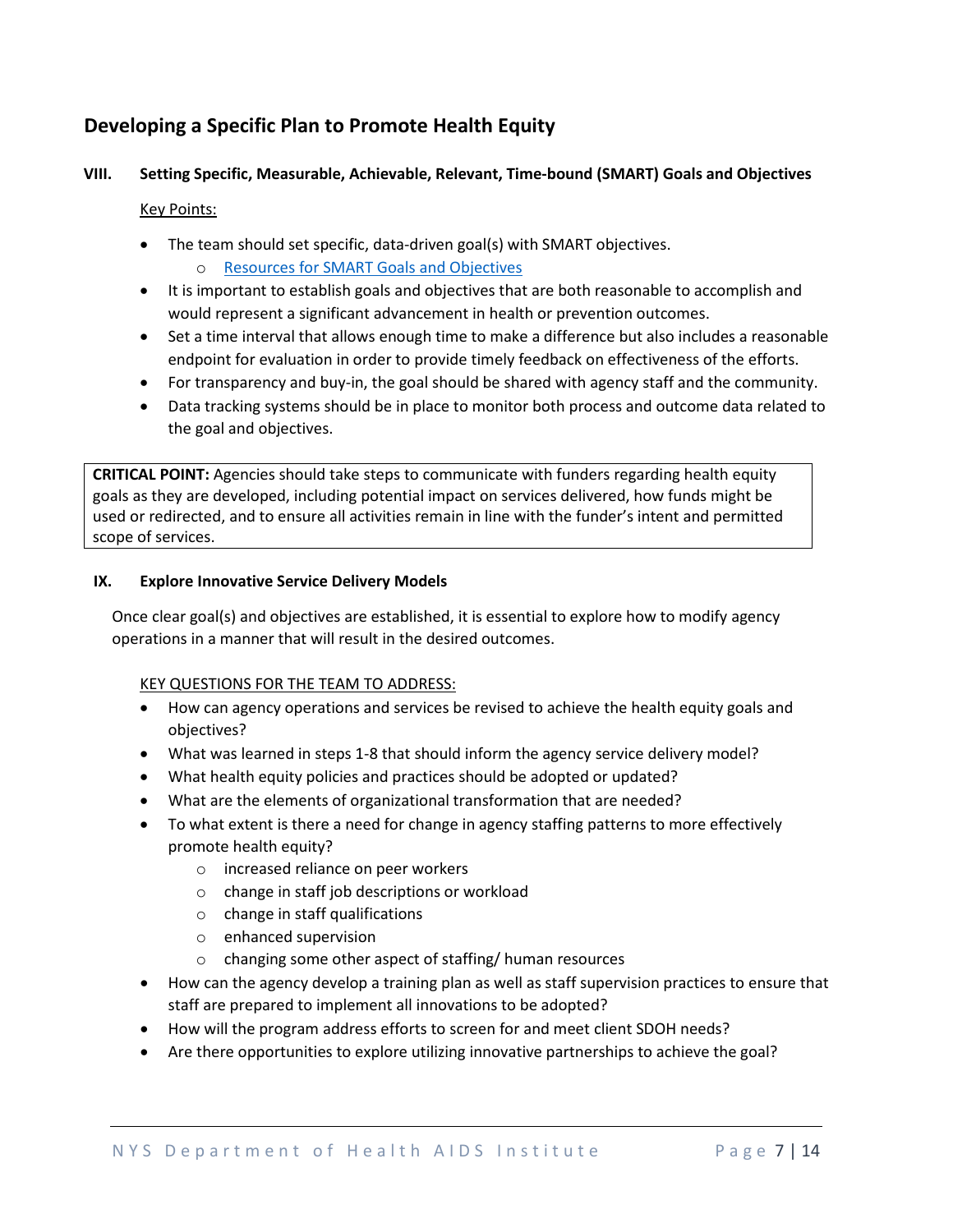# **X. Use QI approaches to test creative ideas on a small scale and track the data**.

Agencies should become familiar with quality improvement / organizational change models such as the Plan - Do - Study - Act process, to test creative ideas on a small scale before going to full scale implementation.

#### KEY QUESTIONS FOR THE TEAM TO ADDRESS:

- What QI model will the team use to test new ideas?
- How will organizational change related to health equity be integrated into the agency's overall quality improvement program?
- Who should lead QI efforts related to health equity?

#### Resources:

- [Center for Quality Improvement and Innovation](https://targethiv.org/cqii)
- [End Disparities ECHO Collaborative](https://targethiv.org/cqii/end-disparities-echo-collaborative)
- [Institute for Healthcare Improvement](http://www.ihi.org/resources/Pages/Tools/PlanDoStudyActWorksheet.aspx)

#### **XI. Monitor data, analyze results and practice transparency.**

#### KEY QUESTIONS FOR THE TEAM TO ADDRESS:

- How often should data be reviewed to monitor progress?
- Based on data, what progress is being made toward the agency's data-driven health equity goals?
- How will the results of health equity efforts be shared with staff, clients, and the larger community?
- Based on data, are there modifications in activities that would be advised?

# **XII. Recognize that change is an iterative process**.

When your agency reaches the end of the designated period of time to evaluate impact, it is important to:

- Review data (qualitative and quantitative) to evaluate the extent of progress made
- Engage all stakeholders in interpreting the results
- Identify what worked and discontinue things that didn't work
- Begin the process of improving services again by refining goals, objectives and workplan.

In this way, the work continues until such time that there are no disparities present.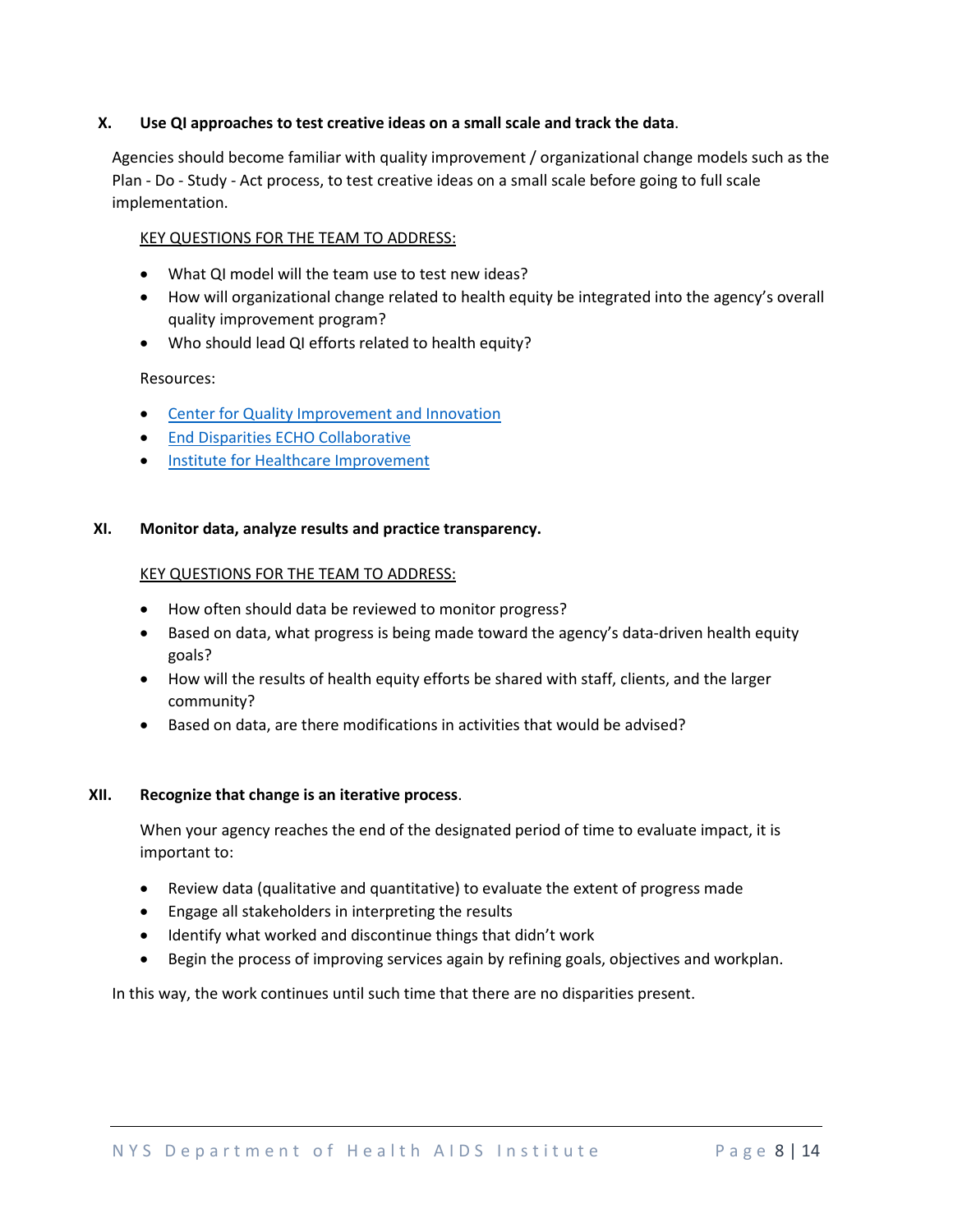#### **WORKSHEET: ACTION ITEMS**

Use this worksheet to capture responses to key questions, data elements and important information and action items relative to each step in the process of applying a health equity lens.

| I. Assess Organizational Representativeness, Capacity Building and Staff Training                   |  |  |
|-----------------------------------------------------------------------------------------------------|--|--|
| <b>Responses to Key Questions</b>                                                                   |  |  |
| To what extent are agency board of directors, leadership, staff and consumer advisory board (CBA)   |  |  |
| reflective of the communities and subcommunities served:                                            |  |  |
|                                                                                                     |  |  |
|                                                                                                     |  |  |
| To what extent does representativeness reach into all subpopulations, for example: young, Black gay |  |  |
| men of color; trans women: trans women of color, etc.                                               |  |  |
|                                                                                                     |  |  |
| What steps can the agency take to ensure staff are trained in the areas of health equity, cultural  |  |  |
| competency, anti-racism and providing affirming services specific to the populations served?        |  |  |
|                                                                                                     |  |  |
|                                                                                                     |  |  |
| What efforts are made to ensure implementation and supervision of what is learned in training?      |  |  |
|                                                                                                     |  |  |
| <b>Action Items</b>                                                                                 |  |  |
|                                                                                                     |  |  |
|                                                                                                     |  |  |
|                                                                                                     |  |  |
|                                                                                                     |  |  |

# **II. Become familiar with Community-Wide and Agency-Specific Data related to Health Equity Responses to Key Questions**

*What trends are seen in the ETE metrics and other data sources with regard to health equity and health disparities?* 

*How will the agency examine local and agency-level data to identify disparities?* 

# **Action**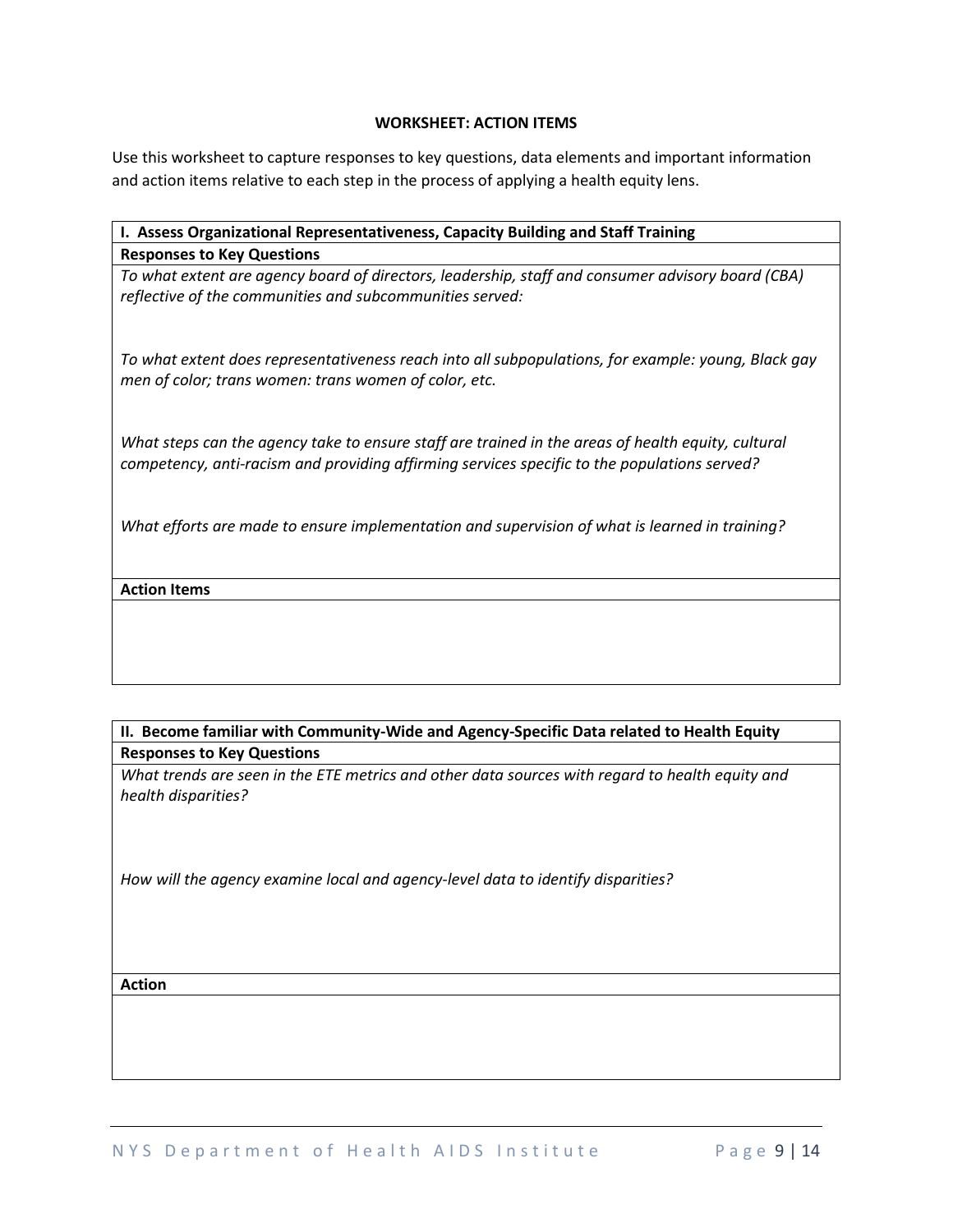**III. Establish an inclusive process to identify health equity priorities that your agency will seek to address, based on the data.** 

**Responses to Key Questions**

*About the process: Who will participate in the priority setting process? How will the program illicit participation of communities-served in the process?* 

*About the Data: Where do disparities exist? Which are most critical to focus upon?* 

**Action Items**

# **IV. Explore the reasons for the identified disparities. Responses to Key Questions**

*What are the reasons, structural factors or SDOH that play a role in creating or mitigating against the disparities?*

*Are the disparities inequities?*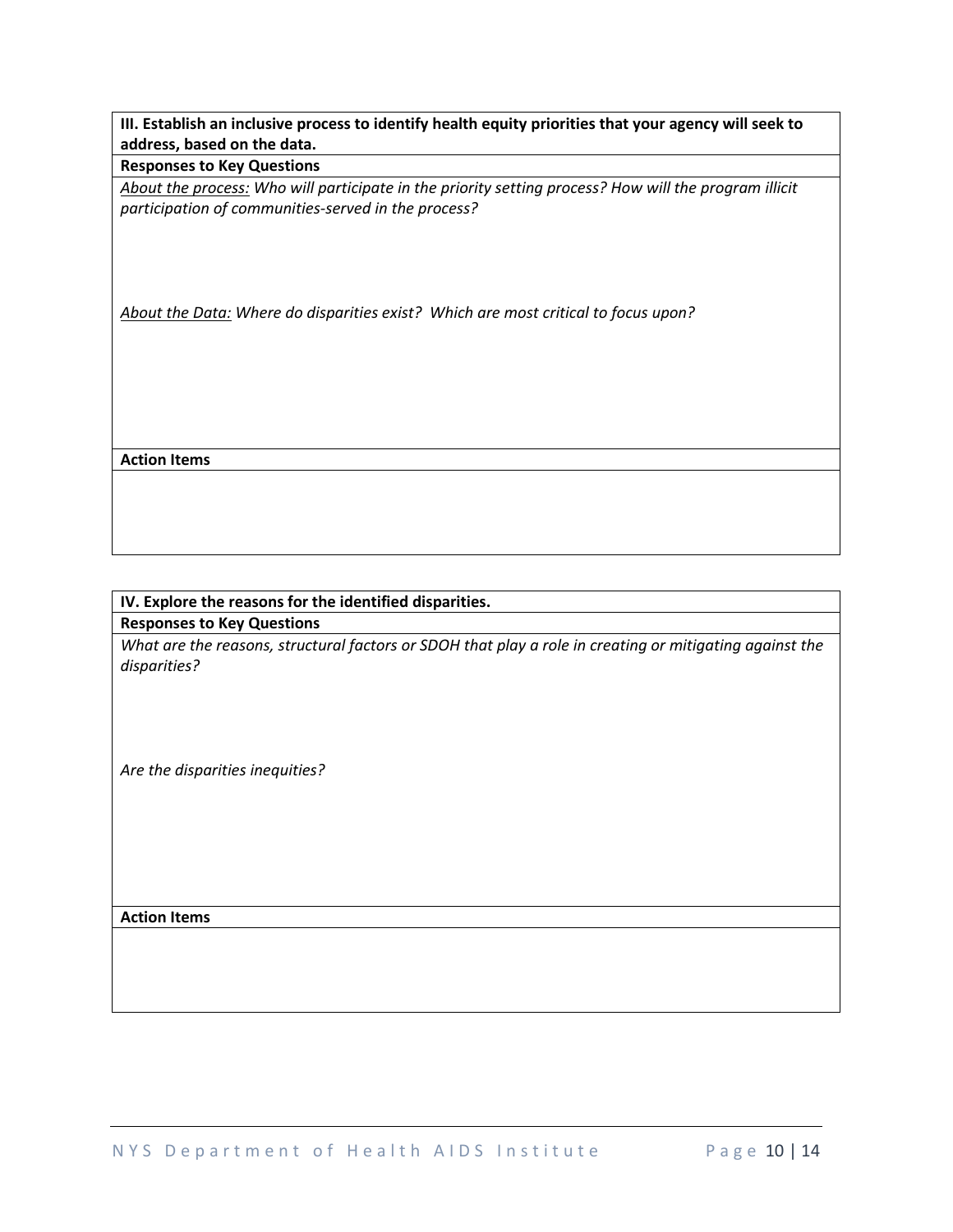**V. Take steps to develop or enhance partnerships to address community-level and client level unmet SDOH needs.**

**Responses to Key Questions**

*What steps will be taken to promote access to needed SDOH?*

**Action Items**

**VI. Assessing client needs related to SDOH Responses to Key Questions** *How will the agency assess for unmet client SDOH needs? What steps will be taken to ensure identified needs are met?* **Action Items**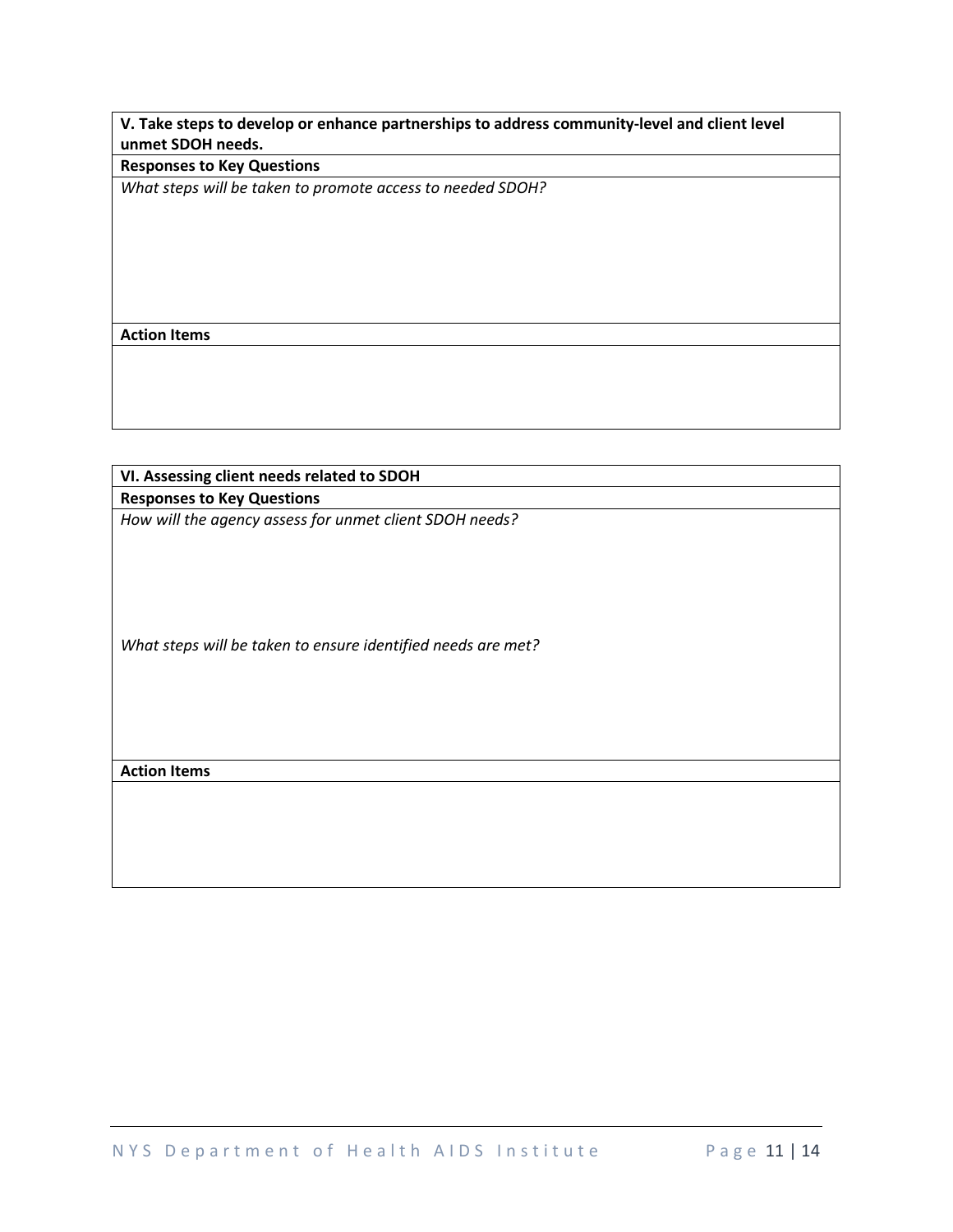**VII. Take steps to evaluate the extent to which your service delivery model is effective for reaching communities of color**

#### **Responses to Key Questions**

*To what extent does the agency environment (buildings, artwork, etc.) reflect communities of color served?* 

*How can agency services be provided in a manner that is more accessible to communities of color, for example, days and times of services?*

*To what extent does the agency create a safe, stigma-free and affirming place for clients served?*

*How can the agency use consumer and community surveys, stakeholder interviews and focus groups to explore how to fine-tune its service delivery model to better serve communities of color?*

# **Action Items**

# **VIII. Setting Specific Time Bound Goals and Objectives Responses to Key Questions**

*How will the team determine data-driven initiative-level and agency-level SMART goals and objectives?* 

*How will the program ensure that data tracking systems are in place to track the impact of the program?*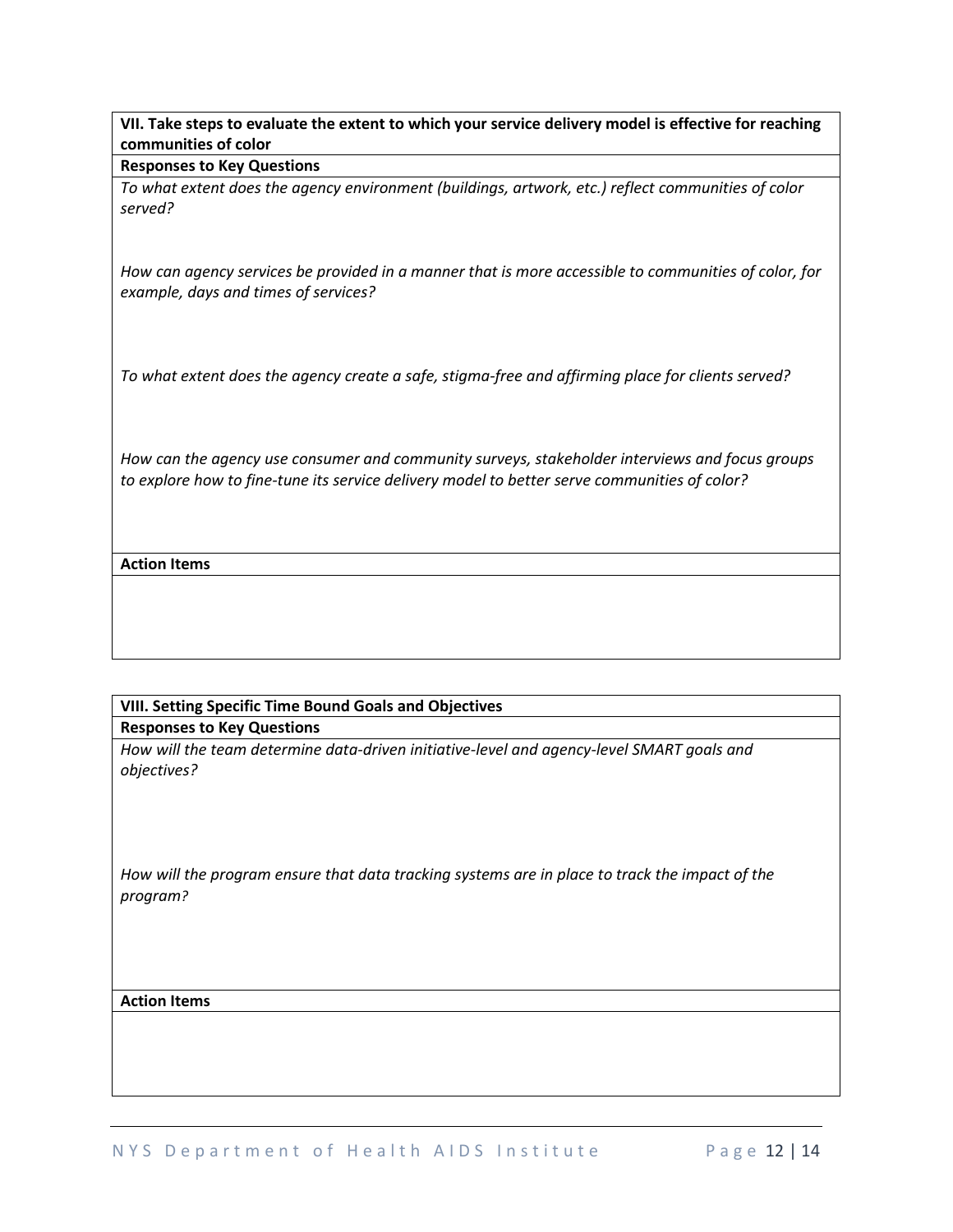**IX. Explore Innovative Service Delivery Models Responses to Key Questions**

*What steps will be taken to support innovative service delivery models?*

**Action Items**

# **X. Use QI approaches to test creative ideas on a small scale and track the data Responses to Key Questions**

*What QI model will be used and how?*